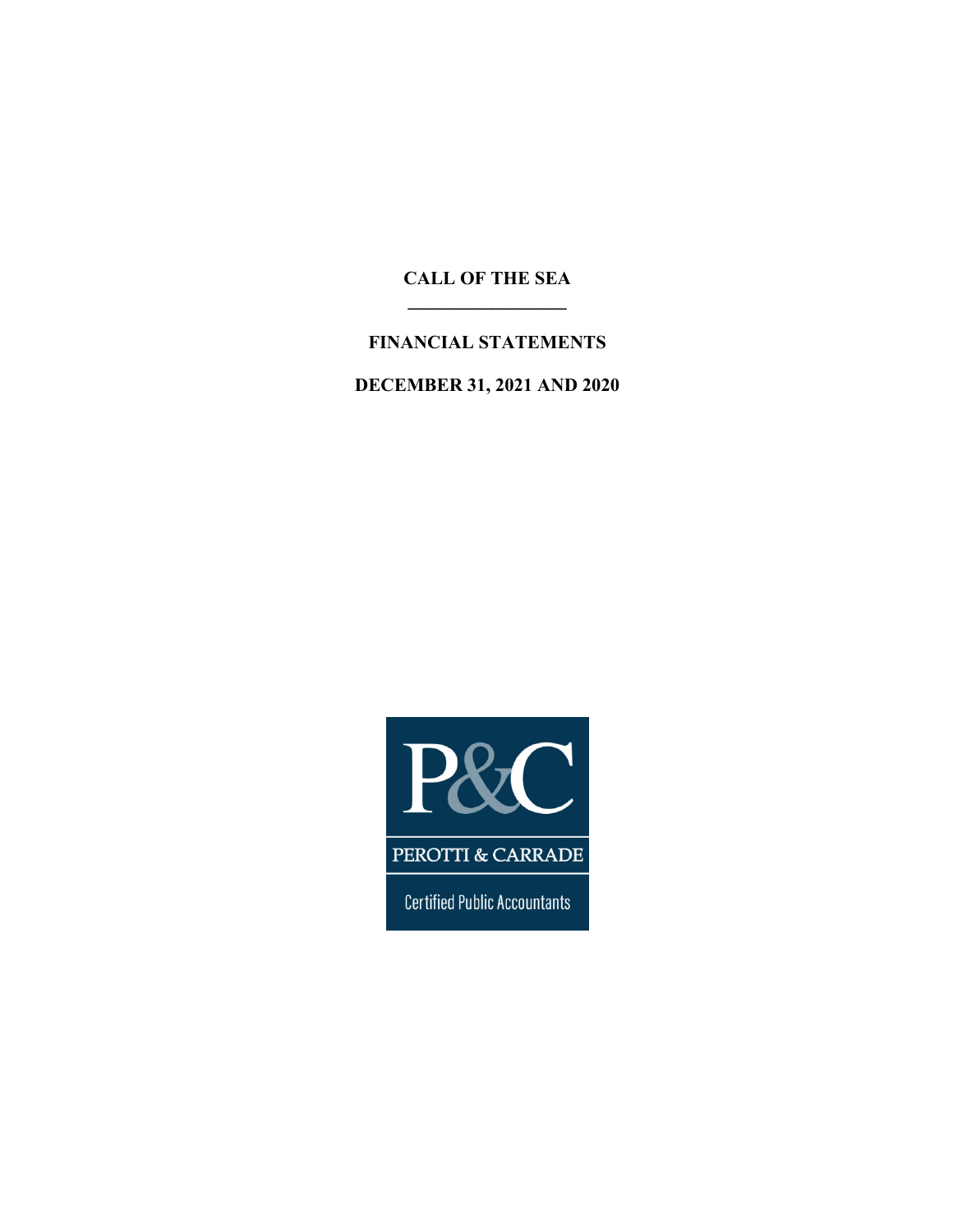## **CALL OF THE SEA \_\_\_\_\_\_\_\_\_\_\_\_\_\_\_\_\_**

## **TABLE OF CONTENTS**

|                                               | Page     |
|-----------------------------------------------|----------|
| <b>Independent Accountants' Review Report</b> |          |
| <b>Statements of Financial Position</b>       | 2        |
| <b>Statements of Activities</b>               | 3        |
| <b>Statements of Functional Expenses</b>      | $4 - 5$  |
| <b>Statements of Cash Flows</b>               | 6        |
| <b>Notes to Financial Statements</b>          | $7 - 12$ |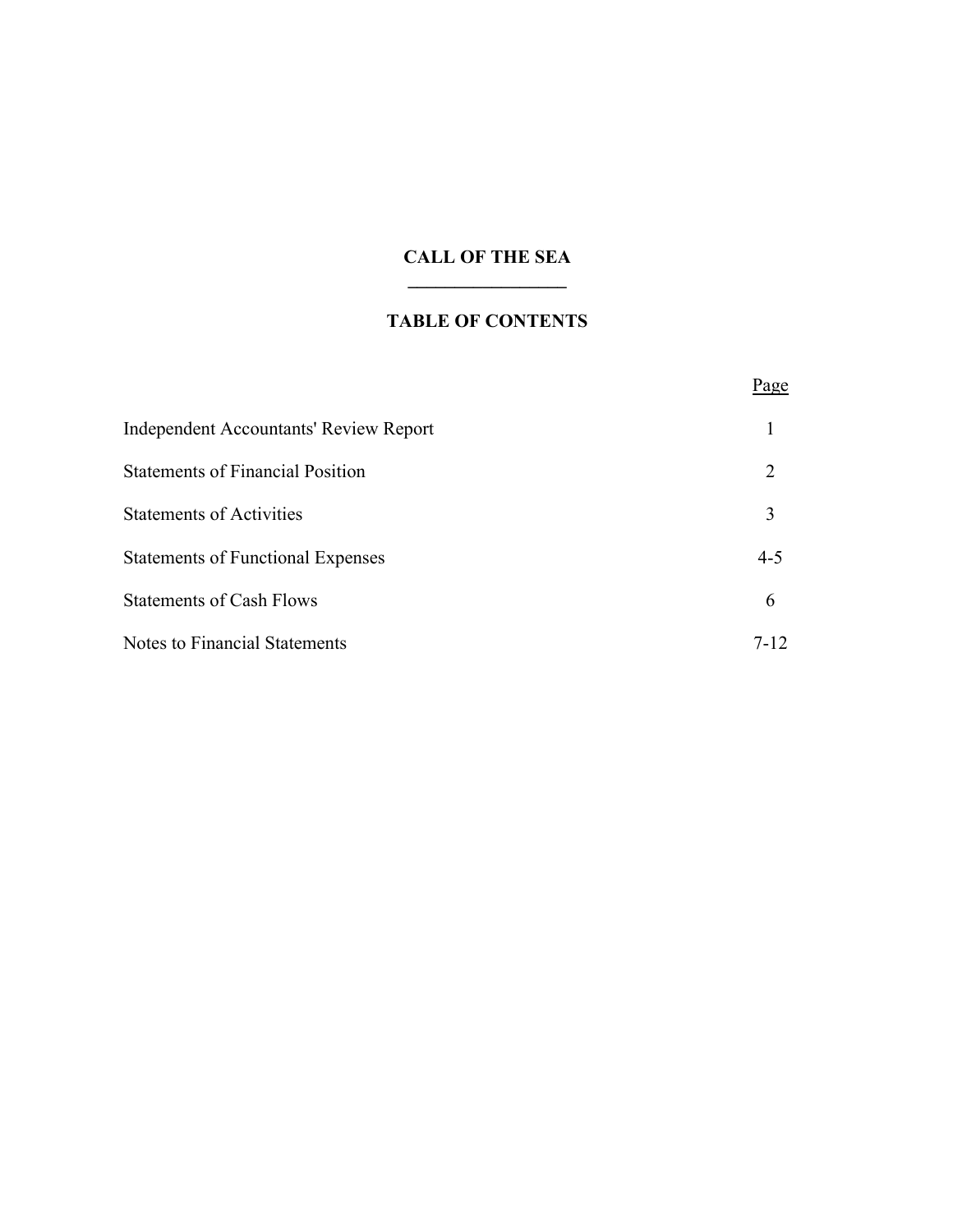

## **INDEPENDENT ACCOUNTANTS' REVIEW REPORT**

To the Board Members of Call of the Sea

We have reviewed the accompanying financial statements of Call of the Sea (a nonprofit organization), which comprise the statements of financial position as of December 31, 2021 and 2020, and the related statements of activities, functional expenses and cash flows for the years then ended, and the related notes to the financial statements. A review includes primarily applying analytical procedures to management's financial data and making inquiries of management. A review is substantially less in scope than an audit, the objective of which is the expression of an opinion regarding the financial statements as a whole. Accordingly, we do not express such an opinion.

#### **Management's Responsibility for the Financial Statements**

Management is responsible for the preparation and fair presentation of these financial statements in accordance with accounting principles generally accepted in the United States of America; this includes the design, implementation, and maintenance of internal control relevant to the preparation and fair presentation of financial statements that are free from material misstatement whether due to fraud or error.

#### **Accountants' Responsibility**

Our responsibility is to conduct the review engagement in accordance with Statements on Standards for Accounting and Review Services promulgated by the Accounting and Review Services Committee of the AICPA. Those standards require us to perform procedures to obtain limited assurance as a basis for reporting whether we are aware of any material modifications that should be made to the financial statements for them to be in accordance with accounting principles generally accepted in the United States of America. We believe that the results of our procedures provide a reasonable basis for our conclusion.

We are required to be independent of Call of the Sea and to meet our other ethical responsibilities, in accordance with the relevant ethical requirements related to our review.

#### **Accountants' Conclusion**

Based on our reviews, we are not aware of any material modifications that should be made to the accompanying financial statements in order for them to be in accordance with accounting principles generally accepted in the United States of America.

Perotti d'Carrade

April 24, 2022

Perotti & Carrade | Certified Public Accountants 415.461.8500 | 415.461.6342 fax | www.pc-cpas.com | 1 McInnis Parkway, Suite 200 | San Rafael, CA 94903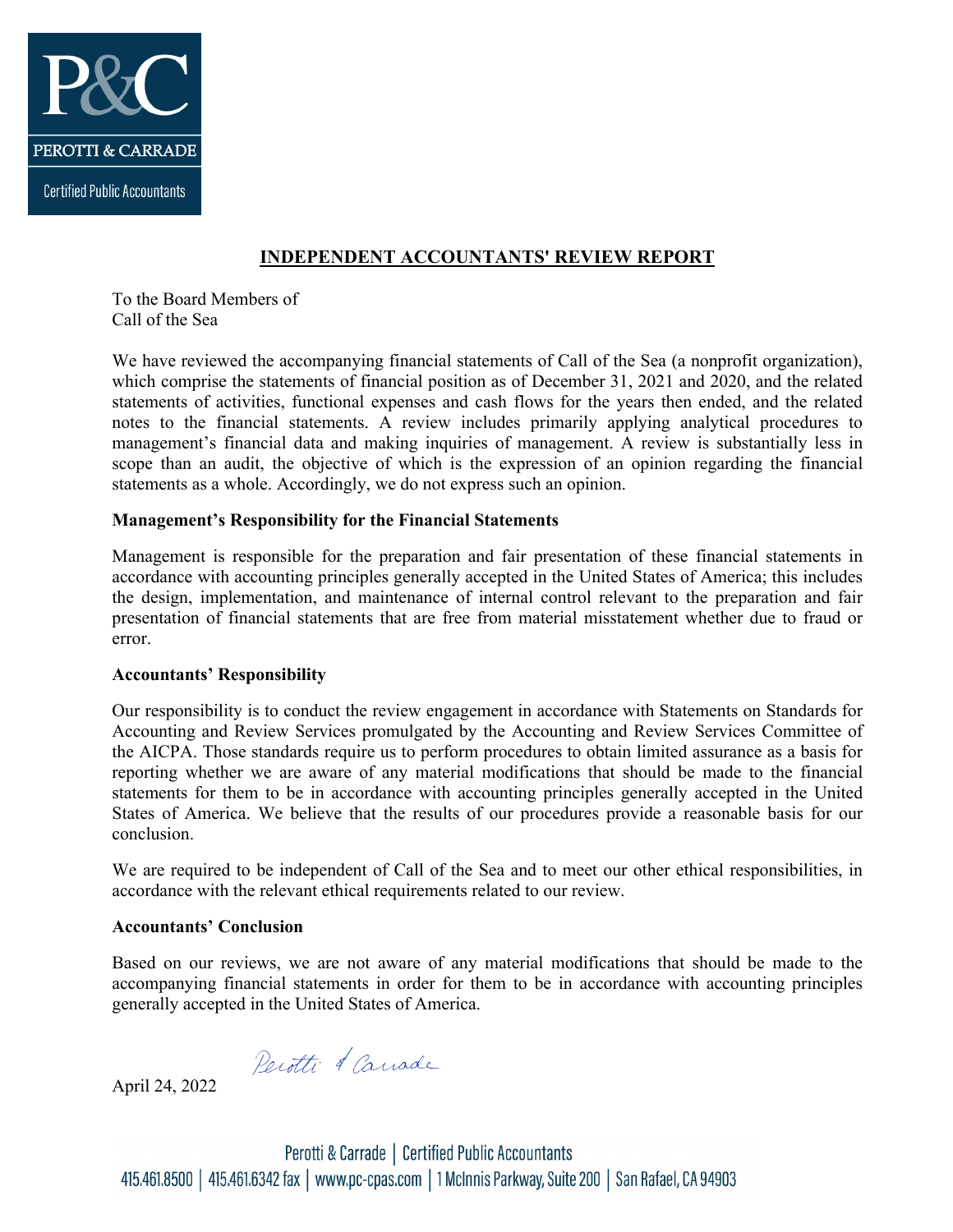#### **STATEMENTS OF FINANCIAL POSITION DECEMBER 31, 2021 AND 2020**

**\_\_\_\_\_\_\_\_\_\_\_\_\_\_\_\_\_\_\_\_\_\_**

| <b>ASSETS</b>                        |             | 2021       | 2020          |
|--------------------------------------|-------------|------------|---------------|
| <b>Current Assets:</b>               |             |            |               |
| Cash and cash equivalents            | $\mathbf S$ | 656,902    | \$<br>230,929 |
| Accounts and grants receivable       |             | 1,550      |               |
| Total current assets                 |             | 658,452    | 230,929       |
| <b>Non-Current Assets:</b>           |             |            |               |
| Ships                                |             | 6,015,416  | 5,945,797     |
| Construction-in-progress             |             | 96,934     | 9,100         |
| Less accumulated depreciation        |             | (598, 695) | (434, 196)    |
|                                      |             | 5,513,655  | 5,520,701     |
| Office deposit                       |             | 1,540      | 1,540         |
| Total non-current assets             |             | 5,515,195  | 5,522,241     |
| <b>Total Assets</b>                  | \$          | 6,173,647  | \$5,753,170   |
| <b>LIABILITIES AND NET ASSETS</b>    |             |            |               |
| <b>Current Liabilities:</b>          |             |            |               |
| Accounts payable                     | \$          | 10,078     | \$<br>19,526  |
| Accrued salaries                     |             | 4,342      |               |
| Customer deposits                    |             | 46,435     | 53,845        |
| Current portion of notes payable     |             | 33,171     | 72,988        |
| Total current liabilities            |             | 94,026     | 146,359       |
| Long-Term Liabilities: Notes payable |             | 358,622    | 447,060       |
| <b>Net Assets:</b>                   |             |            |               |
| Without donor restrictions           |             | 5,585,120  | 5,037,544     |
| With donor restrictions              |             | 135,879    | 122,207       |
| Total net assets                     |             | 5,720,999  | 5,159,751     |
|                                      |             |            |               |

See accompanying notes and independent accountant's review report.

**Total Liabilities and Net Assets** \$ 6,173,647 \$ 5,753,170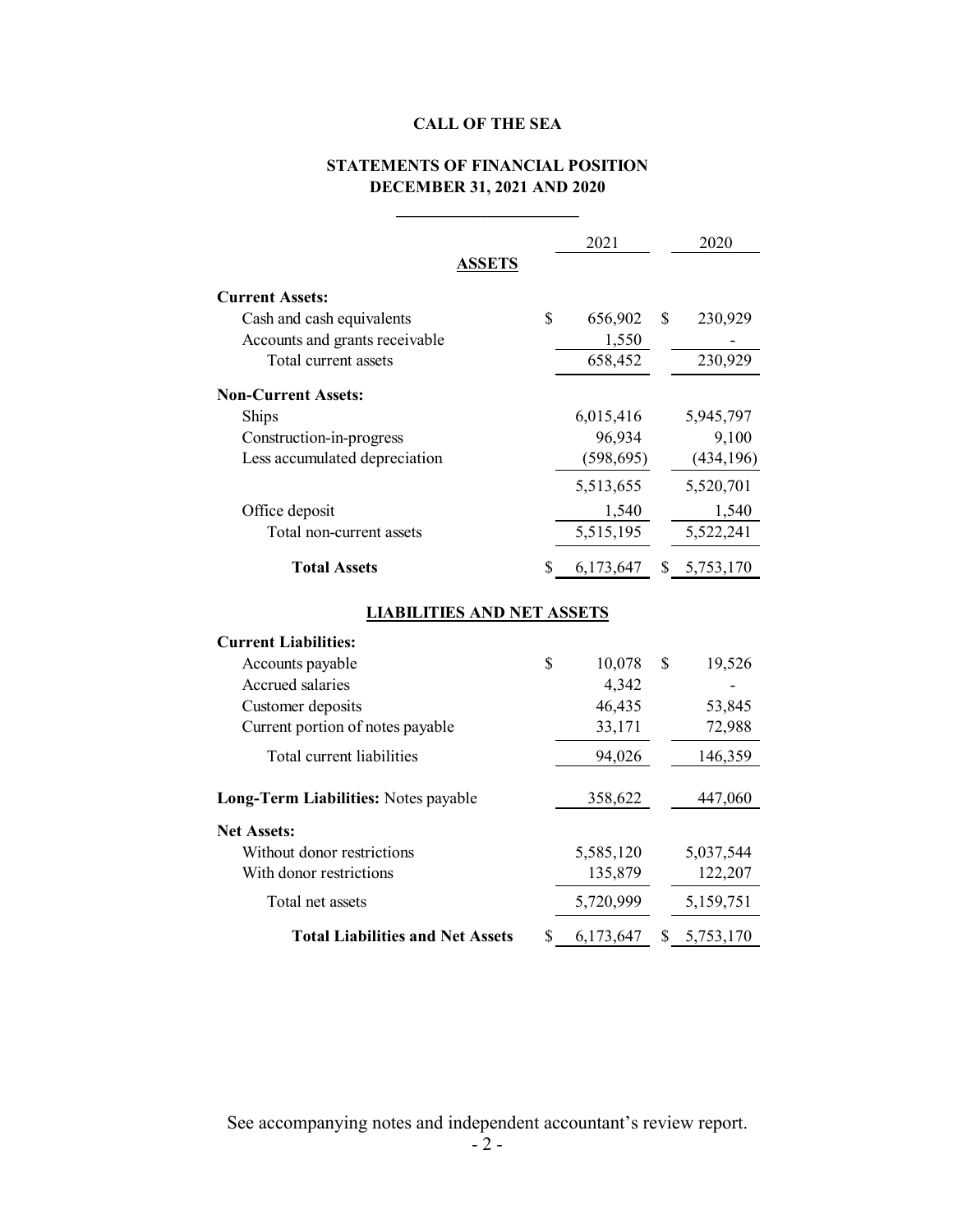## **FOR THE YEARS ENDED DECEMBER 31, 2021 AND 2020 STATEMENTS OF ACTIVITIES**

|                                        |              |                      | 2021          | 2020      |              |                      |   |              |           |  |
|----------------------------------------|--------------|----------------------|---------------|-----------|--------------|----------------------|---|--------------|-----------|--|
|                                        |              | <b>Without Donor</b> | With Donor    |           |              | <b>Without Donor</b> |   | With Donor   |           |  |
|                                        |              | Restrictions         | Restrictions  | Total     |              | Restrictions         |   | Restrictions | Total     |  |
| <b>Revenue and Support:</b>            |              |                      |               |           |              |                      |   |              |           |  |
| Donations and grants                   | $\mathbb{S}$ | 724,944 \$           | 108,866 \$    | 833,810   | $\mathbb{S}$ | 386,633 \$           |   | 115,981 \$   | 502,614   |  |
| Program                                |              | 393,997              |               | 393,997   |              | 249,554              |   |              | 249,554   |  |
| Loan forgiveness                       |              | 219,600              |               | 219,600   |              |                      |   |              |           |  |
| In-kind donation                       |              | 76,845               |               | 76,845    |              |                      |   |              |           |  |
| Interest and other income              |              | 9,531                |               | 9,531     |              | 4,186                |   |              | 4,186     |  |
| Net assets released from restrictions  |              | 95,194               | (95, 194)     |           |              | 4,470,323            |   | (4,470,323)  |           |  |
| Total revenue and support              |              | 1,520,111            | 13,672        | 1,533,783 |              | 5,110,696            |   | (4,354,342)  | 756,354   |  |
| <b>Expenses:</b>                       |              |                      |               |           |              |                      |   |              |           |  |
| Program services                       |              | 815,162              |               | 815,162   |              | 713,732              |   |              | 713,732   |  |
| Management and general                 |              | 141,563              |               | 141,563   |              | 108,143              |   |              | 108,143   |  |
| Development                            |              | 15,810               |               | 15,810    |              | 88,470               |   |              | 88,470    |  |
| Total expenses                         |              | 972,535              |               | 972,535   |              | 910,345              |   |              | 910,345   |  |
| <b>Change in Net Assets</b>            |              | 547,576              | 13,672        | 561,248   |              | 4,200,351            |   | (4,354,342)  | (153,991) |  |
| <b>Net Assets at Beginning of Year</b> |              | 5,037,544            | 122,207       | 5,159,751 |              | 837,193              |   | 4,476,549    | 5,313,742 |  |
| <b>Net Assets at End of Year</b>       |              | 5,585,120            | 135,879<br>S. | 5,720,999 | \$           | 5,037,544            | S | 122,207<br>S | 5,159,751 |  |

See accompanying notes and independent accountant's review report.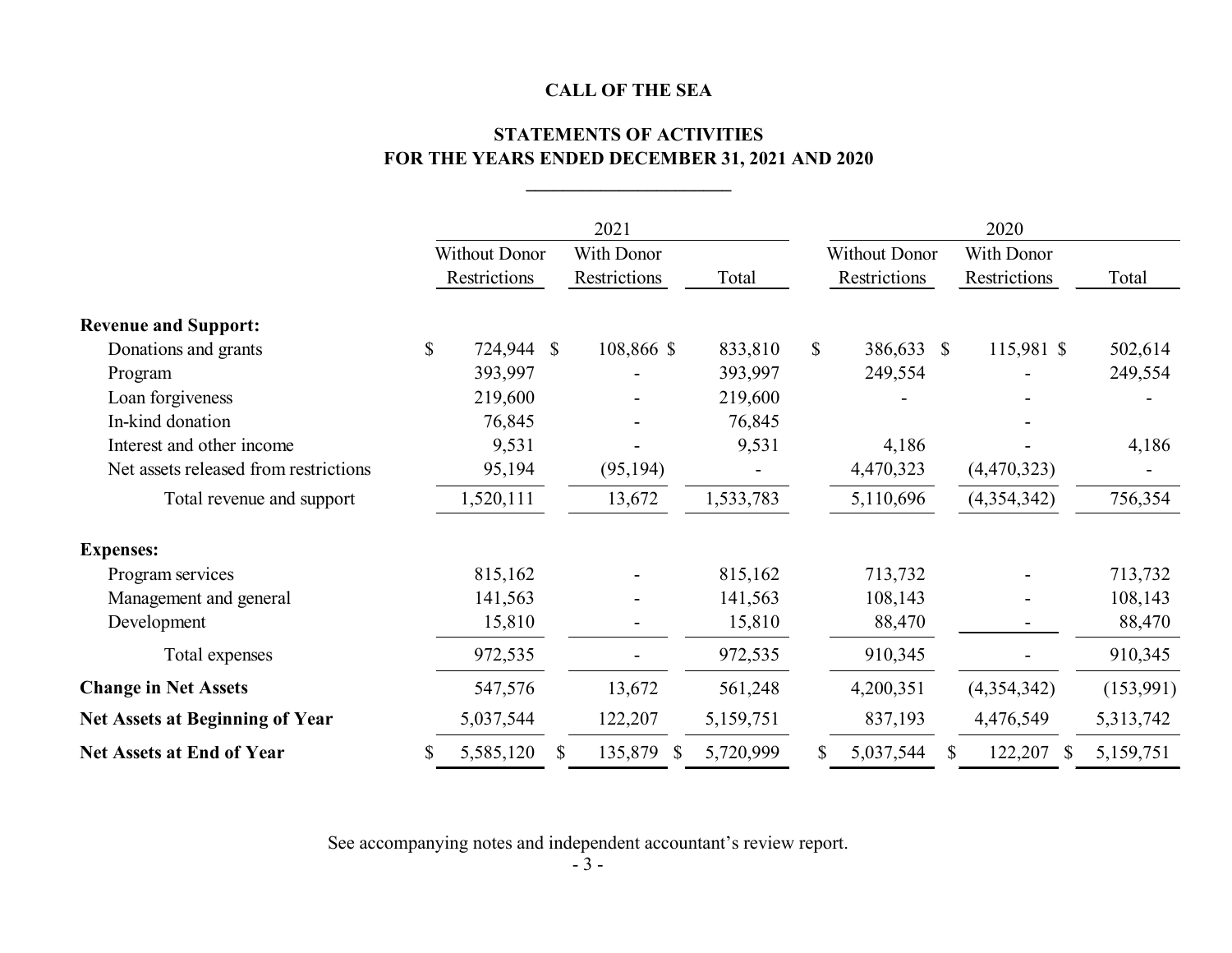# **STATEMENT OF FUNCTIONAL EXPENSES FOR THE YEAR ENDED DECEMBER 31, 2021**

**\_\_\_\_\_\_\_\_\_\_\_\_\_\_\_\_\_\_\_\_\_\_**

|                                    | Program<br>Services |              | Management<br>and<br>General |               | Fundraising<br>and<br>Development |              | Total   |
|------------------------------------|---------------------|--------------|------------------------------|---------------|-----------------------------------|--------------|---------|
| Salaries                           | \$<br>339,186       | $\mathbb{S}$ | 7,590                        | $\mathcal{S}$ | 5,061                             | $\mathbb{S}$ | 351,837 |
| Depreciation                       | 164,499             |              |                              |               |                                   |              | 164,499 |
| Insurance                          | 77,847              |              | 15,179                       |               |                                   |              | 93,026  |
| Contract services                  | 3,770               |              | 65,498                       |               | 650                               |              | 69,918  |
| Sailing fuel and dockage           | 65,253              |              |                              |               |                                   |              | 65,253  |
| Repairs and maintenance            | 46,669              |              | 402                          |               |                                   |              | 47,071  |
| Payroll taxes and benefits         | 32,608              |              | 608                          |               | 405                               |              | 33,621  |
| Office and supplies                | 23,924              |              | 4,212                        |               | 4,456                             |              | 32,592  |
| Ship board food                    | 27,377              |              |                              |               |                                   |              | 27,377  |
| Occupancy                          |                     |              | 27,000                       |               |                                   |              | 27,000  |
| Bank and service charges           | 8,162               |              | 289                          |               | 1,315                             |              | 9,766   |
| Travel                             | 7,618               |              | 636                          |               |                                   |              | 8,254   |
| Miscellaneous                      |                     |              | 5,210                        |               |                                   |              | 5,210   |
| Interest                           | 2,358               |              | 4,398                        |               |                                   |              | 6,756   |
| Human resources                    | 6,101               |              |                              |               |                                   |              | 6,101   |
| Taxes and fees                     | 1,676               |              | 3,719                        |               | 50                                |              | 5,445   |
| Advertising                        | 836                 |              | 2,757                        |               | 1,167                             |              | 4,760   |
| Laundry                            | 4,466               |              |                              |               |                                   |              | 4,466   |
| Telephone                          | 2,294               |              | 1,310                        |               |                                   |              | 3,604   |
| Meetings, meals, and entertainment | 500                 |              | 455                          |               | 1,192                             |              | 2,147   |
| Printing, postage, and delivery    | 18                  |              | 510                          |               | 1,514                             |              | 2,042   |
| Dues and subscriptions             |                     |              | 1,790                        |               |                                   |              | 1,790   |
| Total expenses by function         | \$<br>815,162       | \$           | 141,563                      | \$            | 15,810                            | \$           | 972,535 |

See accompanying notes and independent accountant's review report.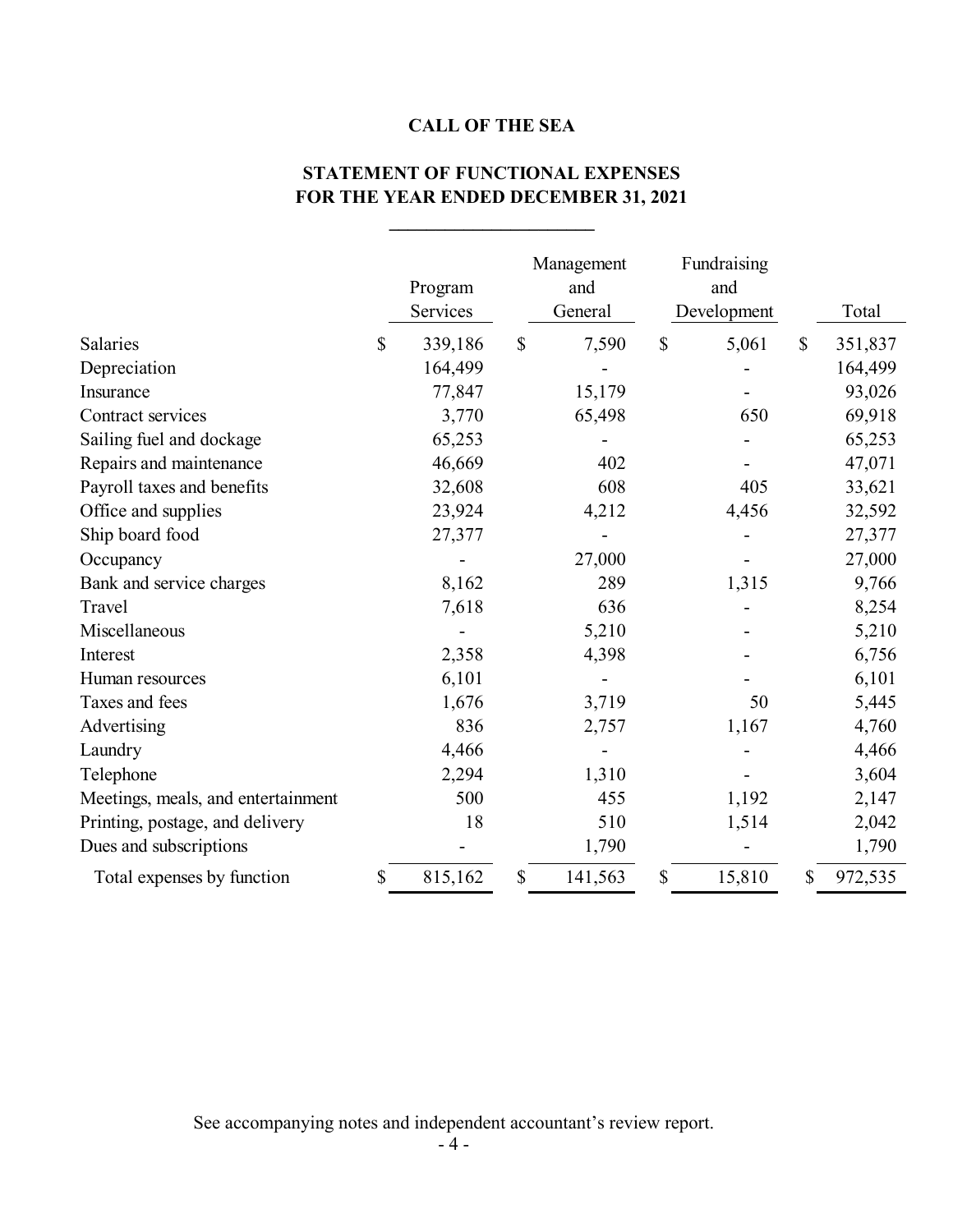# **STATEMENT OF FUNCTIONAL EXPENSES FOR THE YEAR ENDED DECEMBER 31, 2020**

**\_\_\_\_\_\_\_\_\_\_\_\_\_\_\_\_\_\_\_\_\_\_**

|                                   | Program<br>Services | Management<br>and<br>General |              | Fundraising<br>and<br>Development | Total   |
|-----------------------------------|---------------------|------------------------------|--------------|-----------------------------------|---------|
| Salaries                          | \$<br>303,515       | \$<br>23,849                 | $\mathbb{S}$ | 56,686                            | 384,050 |
| Depreciation                      | 96,106              |                              |              |                                   | 96,106  |
| Insurance                         | 122,553             | 1,507                        |              | 3,583                             | 127,643 |
| Contract services                 | 2,268               | 36,980                       |              |                                   | 39,248  |
| Sailing fuel and dockage          | 9,963               |                              |              |                                   | 9,963   |
| Repairs and maintenance           | 56,000              | 43                           |              | 104                               | 56,147  |
| Payroll taxes and benefits        | 30,064              | 2,362                        |              | 5,615                             | 38,041  |
| Office and supplies               | 20,068              | 5,702                        |              | 3,965                             | 29,735  |
| Ship board food                   | 22,186              |                              |              |                                   | 22,186  |
| Occupancy                         | 29,619              | 2,327                        |              | 5,532                             | 37,478  |
| Bank and service charges          |                     | 9,928                        |              |                                   | 9,928   |
| Travel                            | 4,424               | 5,434                        |              |                                   | 9,858   |
| Miscellaneous                     | 51                  | 7,043                        |              |                                   | 7,094   |
| Interest                          | 2,973               |                              |              |                                   | 2,973   |
| Human resources                   | 6,877               |                              |              |                                   | 6,877   |
| Taxes and fees                    | 1,521               | 1,091                        |              |                                   | 2,612   |
| Advertising                       |                     | 4,643                        |              | 521                               | 5,164   |
| Laundry                           | 2,235               |                              |              |                                   | 2,235   |
| Telephone                         | 3,309               | 129                          |              | 308                               | 3,746   |
| Meetings, meals and entertainment |                     | 3,974                        |              | 626                               | 4,600   |
| Printing, postage, and delivery   |                     | 1,307                        |              | 11,530                            | 12,837  |
| Dues and subscriptions            |                     | 1,824                        |              |                                   | 1,824   |
| Total expenses by function        | 713,732             | 108,143                      |              | 88,470                            | 910,345 |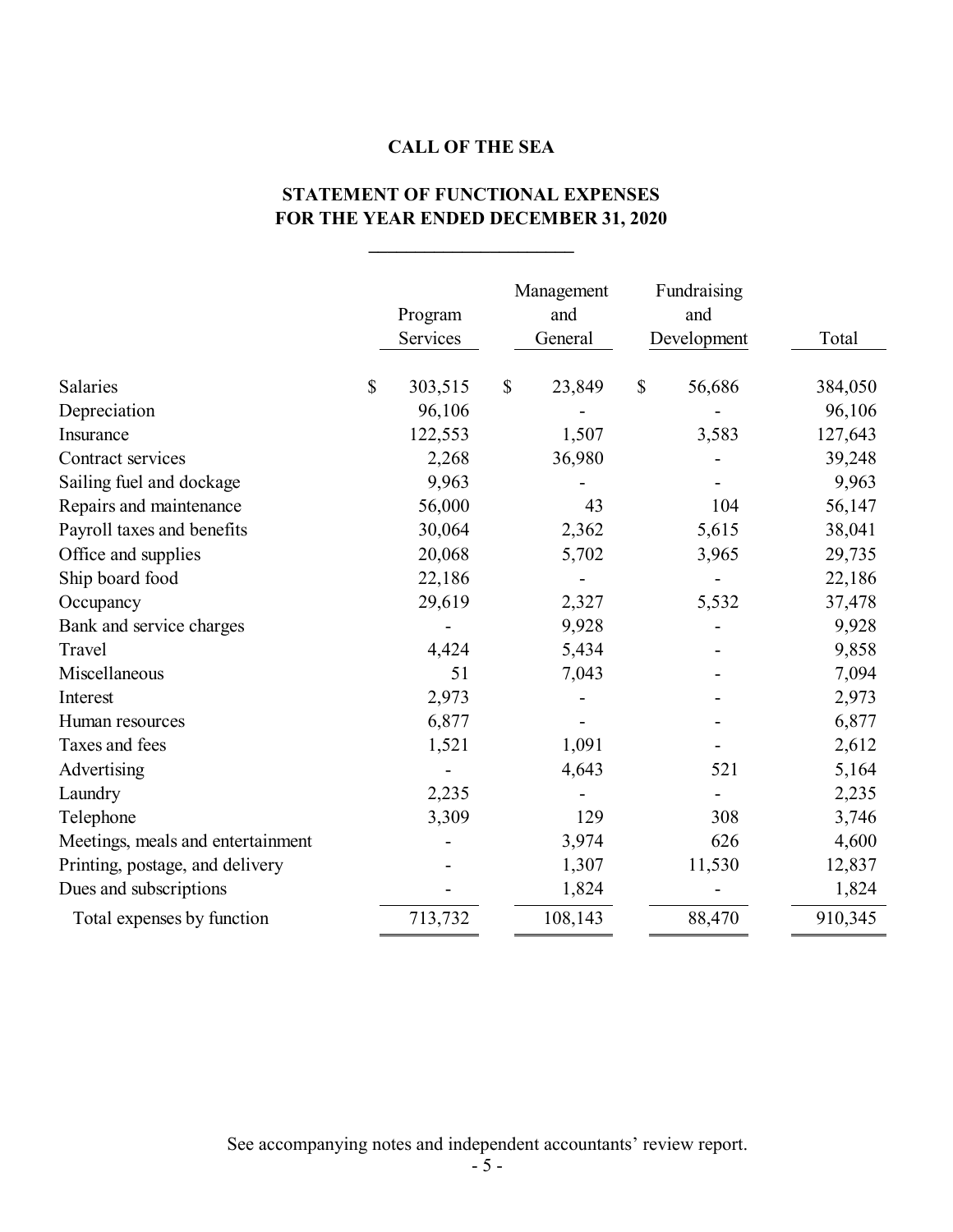# **STATEMENTS OF CASH FLOWS FOR THE YEARS ENDED DECEMBER 31, 2021 AND 2020**

**\_\_\_\_\_\_\_\_\_\_\_\_\_\_\_\_\_\_\_\_\_\_**

|                                                           | 2021          |              | 2020       |
|-----------------------------------------------------------|---------------|--------------|------------|
| <b>Cash Flows from Operating Activities:</b>              |               |              |            |
| Change in net assets                                      | \$<br>561,248 | $\mathbb{S}$ | (153,991)  |
| Adjustments to reconcile change in net assets to net cash |               |              |            |
| provided by (used for) operating activities:              |               |              |            |
| Depreciation                                              | 164,499       |              | 96,106     |
| Loan forgiveness                                          | (219,600)     |              |            |
| Changes in operating assets and liabilities:              |               |              |            |
| Grants and contributions receivable                       | (1,550)       |              | 2,590      |
| Office deposit                                            |               |              | 3,902      |
| Accounts payable                                          | (9, 448)      |              | (45, 649)  |
| Accrued salaries                                          | 4,342         |              | (18,686)   |
| Customer deposits                                         | (7, 410)      |              | (13,011)   |
| Net cash provided by (used for) operating activities      | 492,081       |              | (128, 739) |
| <b>Cash Flows from Investing Activities:</b>              |               |              |            |
| Property additions                                        | (157, 453)    |              | (67, 813)  |
| Proceeds from sales of temporarily held vessel            |               |              | 49,000     |
| Net cash used for investing activities                    | (157, 453)    |              | (18, 813)  |
| <b>Cash Flows from Financing Activities:</b>              |               |              |            |
| Cash received from notes payable                          | 109,800       |              | 509,800    |
| Payments on notes payable                                 | (18, 455)     |              | (214, 478) |
| Net cash provided by financing activities                 | 91,345        |              | 295,322    |
| <b>Net Increase in Cash and Cash Equivalents</b>          | 425,973       |              | 147,770    |
| <b>Cash and Cash Equivalents, Beginning of Year</b>       | 230,929       |              | 83,159     |
| <b>Cash and Cash Equivalents, End of Year</b>             | \$<br>656,902 | \$           | 230,929    |
| <b>Supplementary Information:</b>                         |               |              |            |
| Interest paid                                             | \$<br>6,756   | \$           | 2,973      |

See accompanying notes and independent accountants' review report.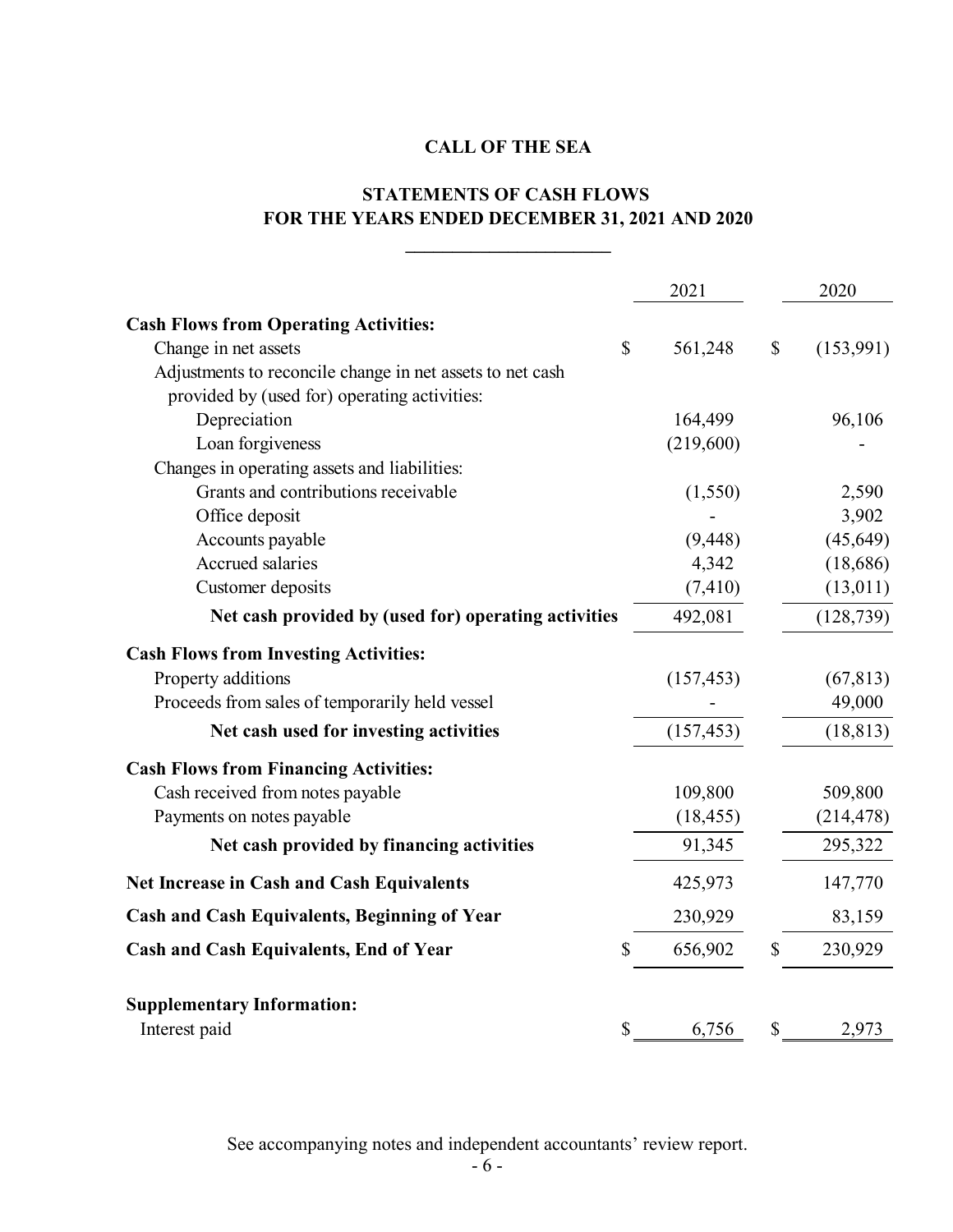**\_\_\_\_\_\_\_\_\_\_\_\_\_\_\_\_** 

### **1. ORGANIZATION**

Call of the Sea (the "Organization") was founded in 1984 as a California nonprofit organization with a mission to connect and inspire people of all ages and backgrounds to connect with the sea and its tributaries. The Organization is supported primarily through program revenue, fundraising events, grants, and contributions. Call of the Sea delivers its mission with Seaward, an 82-foot schooner and the newly constructed Matthew Turner, an iconic, 132-foot wooden hybrid propulsion Brigantine. Matthew Turner and Seward serve as a floating classroom for students and provide educational services for the Northern California community and beyond.

## **2. SIGNIFICANT ACCOUNTING POLICIES**

The financial statements of the Organization have been prepared on the accrual basis of accounting in accordance with U.S. generally accepted accounting principles ("U.S. GAAP"). Significant accounting policies are described below to enhance the usefulness of the financial statements to the reader. Certain amounts from the prior year have been reclassified to conform with the current year presentation.

**Financial Statement Presentation –** The Organization reports information regarding its financial position and activities according to two classes of net assets: net assets without donor restrictions and net assets with donor restrictions. Net assets with donor restrictions are subject to donor-imposed restrictions.

Net assets without donor restrictions are resources available to support operations and not subject to donor restrictions. The only limits on the use of net assets without donor restrictions are the board limits resulting from the nature of the Organization, the environment in which it operates, the purposes specified in its corporate documents and its application for tax-exempt status, and any limits resulting from contractual agreements with creditors and others that are entered into in the course of its operations.

Net assets with donor restrictions are resources that are subject to donor-imposed restrictions. Some donor-imposed restrictions are temporary in nature, such as those that will be met by the passage of time or other events specified by the donor. Other donor-imposed restrictions are perpetual in nature, such as those that the donor stipulates that resources be maintained in perpetuity. Gifts of long-lived assets and gifts of cash restricted for the acquisition or construction of long-lived assets are recognized as restricted revenue when received and released from restrictions when the assets are placed in service.

 **Cash and Cash Equivalents** – Cash is composed of bank checking and savings accounts.

**Program Revenue** – The Organization offers various sails to schools, individuals and businesses for which it charges a fee. Generally, the fee for the sail is due and paid in advance and deferred until earned. The performance obligation of delivering the sail is simultaneously received and consumed by the customer; therefore, the revenue is recognized ratably over the course of the sail, which generally is between one and seven days.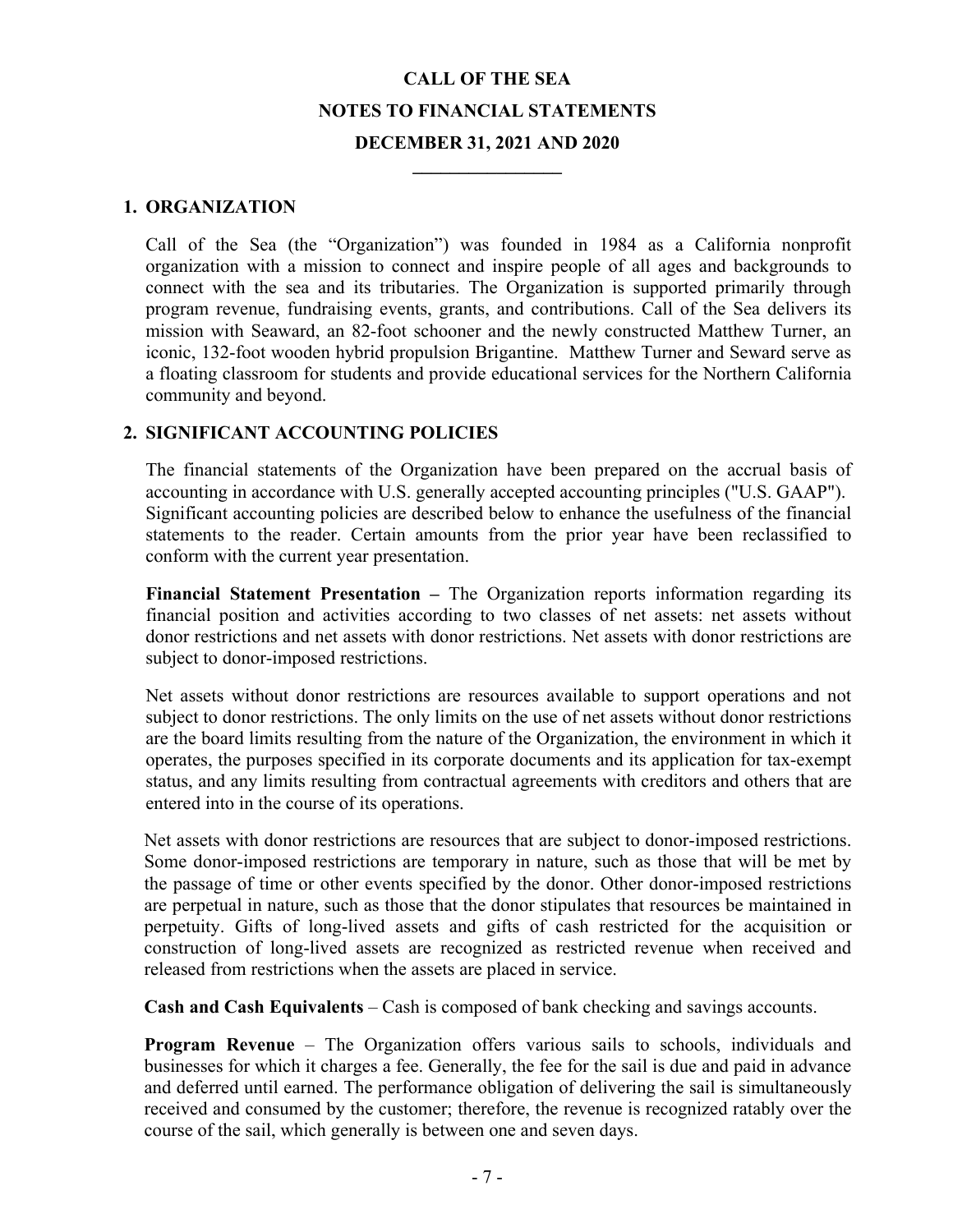**\_\_\_\_\_\_\_\_\_\_\_\_\_\_\_\_** 

#### **2. SIGNIFICANT ACCOUNTING POLICIES (continued)**

**Contributions –** Contributions are recognized when the donor makes a promise to give to the Organization that is, in substance, unconditional. Contributions that are restricted by the donor are reported as increases in the net assets with donor restrictions. When a contribution has been previously restricted and the restriction is satisfied, net assets with donor restrictions are reclassified to net assets without donor restrictions and reported in the statement of activities as net assets released from restrictions. Conditional promises to give - that is, those with a measurable performance or other barrier and a right of return - are not recognized until the conditions on which they depend have been met. A contribution from an individual accounted for 32% and 22% respectively during the years ended December 31, 2021 and 2020.

**Allowance for Doubtful Accounts** – An allowance for doubtful accounts reflects management's best estimate of probable losses inherent in the grants and contributions receivable and contributions receivable balance. The Organization considers a receivable to be past due if payment is not received within 30 days of the invoice date. The Organization does not generally charge a late fee or interest on its receivables. Management evaluates the need to write off a receivable based on its review of the aging of the receivables and historical collection experience. An allowance for doubtful accounts reflects management's best estimate of probable losses inherent in the grants and accounts receivable balance. Receivables are written off when deemed uncollectible. No allowance was deemed necessary at December 31, 2021 and 2020.

**Property and Equipment** – Property and equipment consists of one operational ship and furniture and equipment. Depreciation has been calculated using the straight-line method applied over the estimated useful lives of the assets: three to twenty years for the ship and three to four years for furniture and equipment. The Organization capitalizes property and equipment acquisitions when their cost exceeds \$2,500. In July 2020, a newly built ship, Matthew Turner was placed into operation. All net assets with a donor restriction related to the ship's construction were released.

 **Tax-Exempt Status** – The Organization is exempt from federal and state income taxes under Section 501(c)(3) of the Internal Revenue Code and a similar California statute. In addition, the Internal Revenue Service has determined that the Organization is not a private foundation within the meaning of Section 509(a) of the Code. Accordingly, no provision for federal or state income taxes has been recorded. The Organization's informational returns are subject to examination by the Internal Revenue Service and the California Franchise Tax Board, generally for three years and four years, respectively, after they are filed.

**Donated Materials and Services -** Contributed services are reflected in the financial statements at the fair value of the services received only if the services (a) create or enhance nonfinancial assets or (b) require specialized skills, are performed by people with those skills, and would otherwise be purchased by the Organization.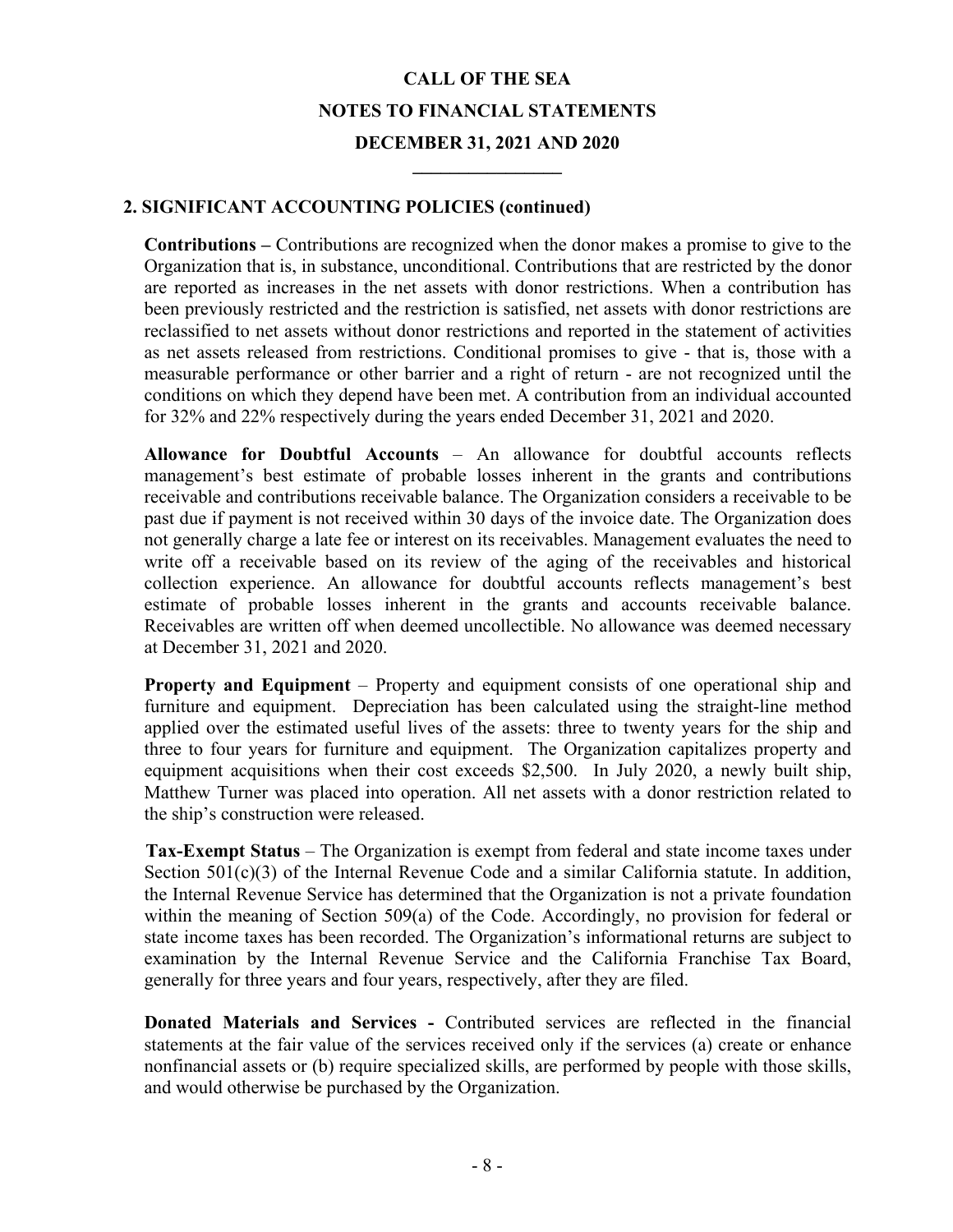**\_\_\_\_\_\_\_\_\_\_\_\_\_\_\_\_** 

#### **2. SIGNIFICANT ACCOUNTING POLICIES (continued)**

**Use of Estimates** – Management uses estimates and assumptions in preparing these financial statements in accordance with generally accepted accounting principles. Those estimates and assumptions affect the reported amounts of assets and liabilities, the disclosure of contingent assets and liabilities, and the reported revenues and expenses. Actual results could differ from the estimates that were used.

**Functional Allocation of Expenses** – The financial statements report certain categories of expenses that are attributable to more than one program or supporting function. Therefore, these expenses require allocation on a reasonable basis based upon management's analysis of time spent on the programs and supporting services that is consistently applied. The expenses that are allocated include salary, payroll taxes and benefits, occupancy, insurance, telephone, and office and supplies.

## **3. LIQUIDITY AND AVAILABILITY**

The Organization's goal is to accumulate and maintain financial assets at a level equal to 90 days of ongoing, operating expenses. Amounts available to meet general expenditures within one year also include net assets with donor restrictions as the purposes will be fulfilled within the next year.

The following table reflects the Organization's financial assets as of December 31, 2021 and 2020, that are available to meet general expenditures within one year of the statement of financial position date.

|                                               | 2021    | 2020       |
|-----------------------------------------------|---------|------------|
| Cash and cash equivalents                     | 656,902 | \$ 230,929 |
| Grants and contributions receivable           | 1,550   |            |
| Financial assets available to meet cash needs |         |            |
| for general expenditures within one year      | 658,452 | \$230,929  |

#### **4. NOTES PAYABLE**

In March 2020, the Organization obtained a \$400,000 loan from Marin Community Foundation ("MCF"). Proceeds from the MCF loan were used to pay off all but one former loan including a loan from a related party.

The one loan not paid off with MCF's loan is secured by the Seaward ship and had a balance of \$10,248 as of December 31, 2020, and was fully paid as of December 31, 2021. The loan bore interest at a rate of 2.5% simple interest. The loan agreement expired in July 2019. The lender had permitted the Organization to continue to make payments subsequent to the loan termination.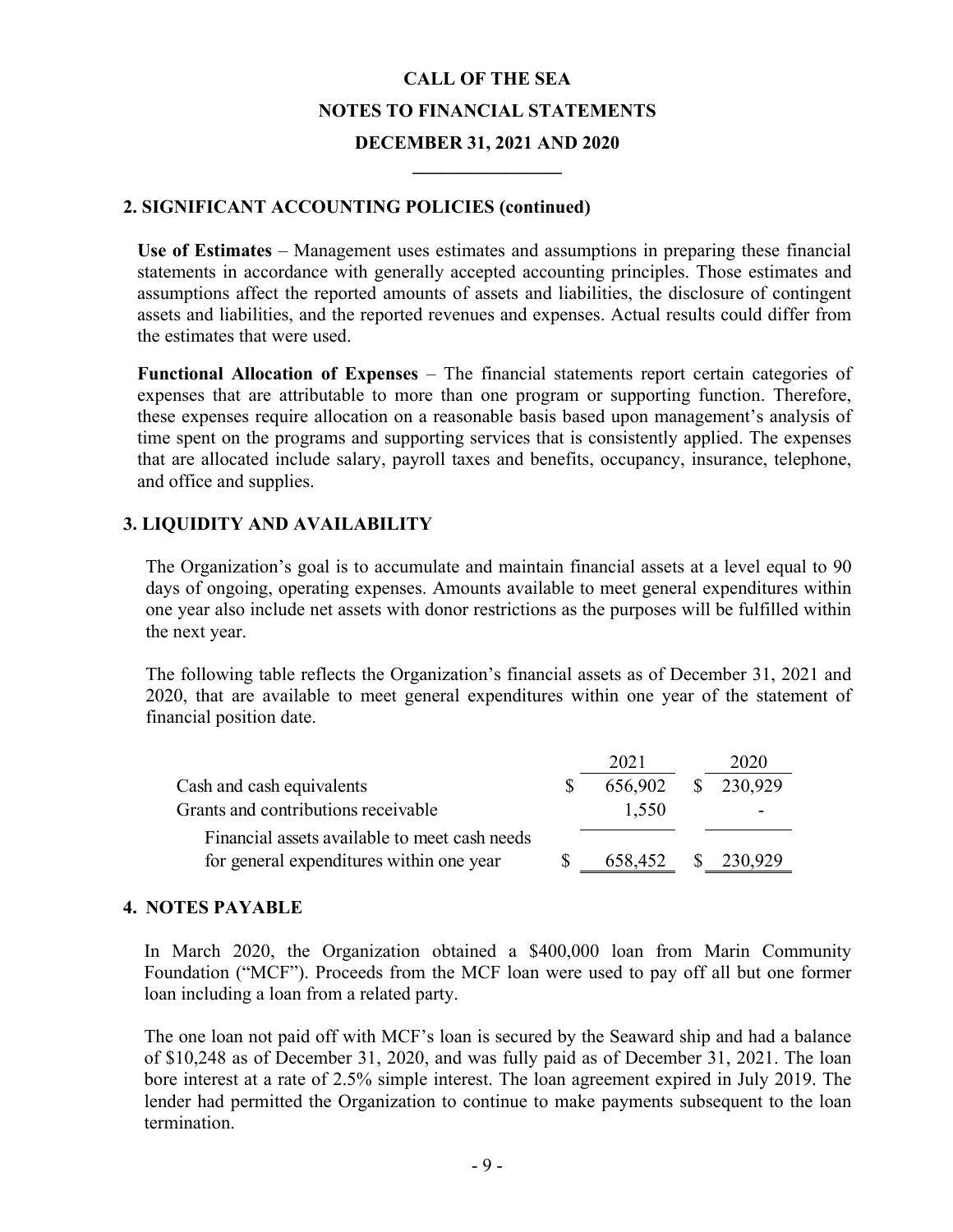**\_\_\_\_\_\_\_\_\_\_\_\_\_\_\_\_** 

### **4. NOTES PAYABLE (continued)**

The MCF loan has a term of ten years, bears interest at a rate of 4.25% per year, and requires a monthly payment of principal and interest of \$4,099. The loan is secured by a first (1st) preferred ship mortgage filed with the United States Coast Guard on the Matthew Turner vessel. The MCF loan does not permit the Organization to obtain any other loans without MCF approval. The MCF loan has covenants that must be met annually. The Organization believes it has met is covenants as of December 31, 2021 and 2020.

Subsequent to the loan completion date, the Organization received "COVID-19 Loan Payment Deferral and Maturity Date Extensions" from MCF giving the Organization the right to temporarily forego making payments under their respective loan for an eighteen-month period commencing as of the loan payment due date on April 1, 2020 through and including the loan payment due date on September 1, 2021 ("the COVID-19 Loan Payment Assistance Period"). The extension of the Maturity Date of the Loan to September 1, 2031 ("Extended Maturity Date"). During the COVID-19 Loan Payment Assistance Period, no regular interest accrued, nor any penalty was incurred.

 The Organization applied and received \$109,800 under the federal payroll protection loan program in April 2020. A second payroll protection loan of \$109,800 was received in February 2021. The loan bore interest at a rate of 1% annually. If criteria were met, including having the loan proceeds cover certain eligible costs including wages, benefits, rent and other costs over a twenty-four-week period, up to 100% of the loan and related interest could be forgiven. No interest was accrued as it was deemed de minimis. The Organization received full forgiveness for both loans during the year ended December 31, 2021.

 Future maturities of long-term debt are as follows based on the first payment of the MCF loan occurring in October 2021:

| 2022       | \$<br>33,171  |
|------------|---------------|
| 2023       | 34,609        |
| 2024       | 36,109        |
| 2025       | 37,674        |
| 2026       | 39,306        |
| Thereafter | 210,924       |
|            | \$<br>391,793 |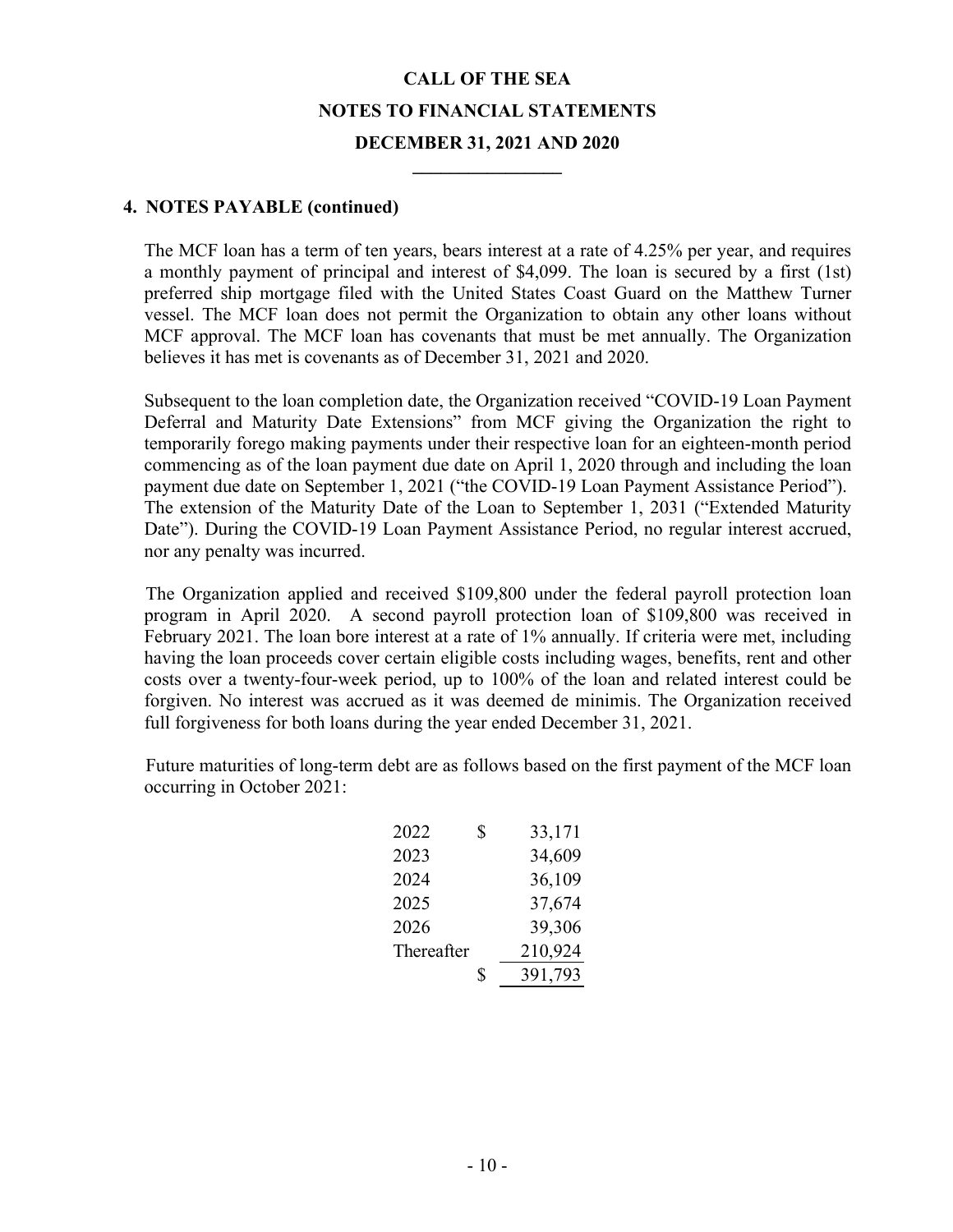**\_\_\_\_\_\_\_\_\_\_\_\_\_\_\_\_** 

#### **5. NET ASSETS WITH DONOR RESTRICTIONS**

 Net assets with donor restrictions consisted of the following as of December 31, 2021 and 2020:

|                   | 2021       |     | 2020    |
|-------------------|------------|-----|---------|
| Scholarships      | 135,879 \$ |     | 118,307 |
| Dock construction |            |     | 3,900   |
| Total             | 135,879    | - S | 122,207 |

Net assets released from restriction consisted of the following for the years December 31, 2021 and 2020:

|                     | 2021   |   | 2020            |
|---------------------|--------|---|-----------------|
| Dock construction   | 69,650 | S |                 |
| Scholarships        | 25,544 |   | 20,405          |
| Matthew Turner ship |        |   | 4,449,918       |
| Total               | 95,194 |   | $\$\,4,470,323$ |

## **6. IN-KIND DONATIONS**

The Organization received donated services and rent valued at \$76,845 during the year ended December 31, 2021. In the statement of functional expenses, \$55,200 of the in-kind was reflected in sailing fuel and dockage under program services for donated rent and \$21,645 of in-kind services was reflected in repairs and maintenance under program services for donated services.

There were no donated services received during the year ended December 31, 2020.

## **7. RISKS AND UNCERTAINTIES**

**Cash and Cash Equivalents –** Financial instruments that potentially subject the Organization to credit risk include cash on deposit with a bank which generally exceeds the \$250,000 insurance limitation of the Federal Deposit Insurance Corporation ("FDIC").

## **8. RELATED PARTIES**

In addition to obtaining a loan from a board member which was fully repaid during the year ended December 31, 2020 discussed in note 4, the Organization paid another board member as an employee during the year ended December 31, 2020. In his capacity as the Chief Financial Officer, the board member received total compensation of \$12,923. No similar payments were made during the year ended December 31, 2021.